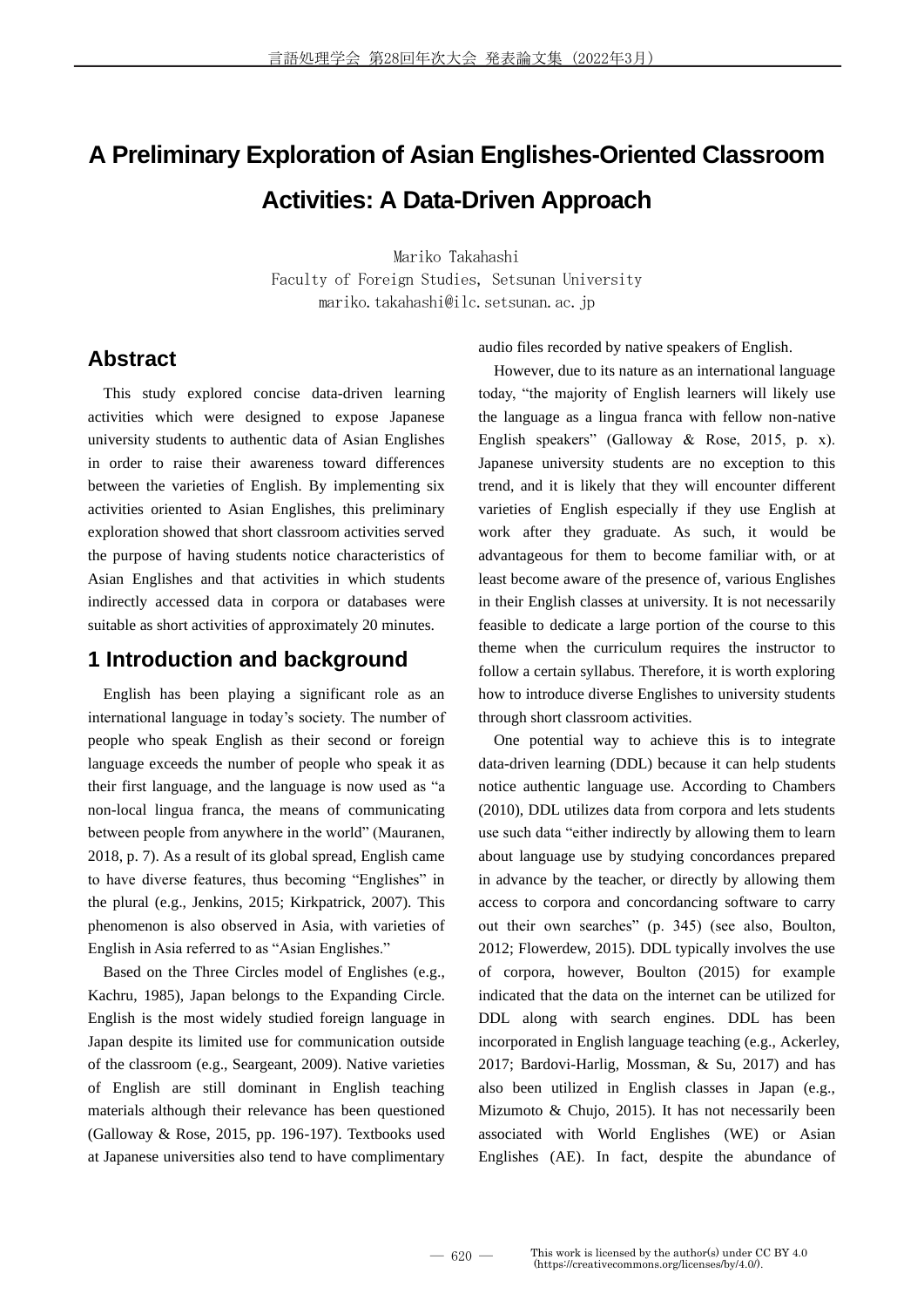corpus-based research on WE (e.g., Lange & Leuckert, 2020), it still remains to be seen how to actively engage students in exploration of authentic data of WE/ AE through short activities in the classroom.

The current study aims to explore the possibility of incorporating data-driven AE-oriented learning activities in English classes to raise Japanese university students' awareness toward AE by implementing three types of short classroom activities based on authentic data. Only the first type (see below) qualifies as typical DDL, yet the second and the third types could be considered as DDL in the sense students actively explore authentic linguistic data. This is a small-scale, preliminary study of practical examples intended for looking into possible options. Activities such as presentations and discussion of relevant concepts (as seen in Rajprasit, 2021) and writing about WE (as seen in Thompson, 2021) qualify as activities on WE/ AE; however, this paper deals with activities which focus on the use of authentic data.

### **2 Methodology and context**

Three types of classroom activities (approximately 20 minutes each) incorporating AE were planned and prepared: 1) corpus-based activities, 2) audio-based activities, and 3) video sharing platform-based activities. For each type, direct activities and indirect activities were included; "direct" here means activities which asked participants to directly access the corpus or the database, while "indirect" means activities which utilized the data retrieved from the corpus or the database by the instructor beforehand.

The activities were conducted in at least one of the following English courses taught by the researcher as the instructor in the academic year 2021: Class A (communication, 9 students), Class B (speaking, 12 students), Class C (grammar, 15 students), Class D (communication, 3 students), Class E (communication, 17 students), and Class F (seminar, 11 students).

### **3 Corpus-based activities**

For the first type of activities, the Corpus of Global Web-Based English (GloWbE) (Davies, 2013) was utilized. GloWbE consists of approximately 1.9 billion words of web-based texts from 20 countries and areas, and it is suitable for conducing comparative analyses between varieties of English (Davies, 2015). GloWbE includes 8 countries and areas from Asia with varying number of words: India, Sri Lanka, Pakistan, Bangladesh, Singapore, Malaysia, Philippines, and Hong Kong.

#### **3.1 Direct corpus search activity (A, D)**

For this activity, the instructor asked some of the students to suggest a word or phrase they would like to search on GloWbE. The instructor then conducted the search by using the built-in concordancer. The students looked at the results on frequency along the concordance lines and discussed how the word or phrase was used. This format was taken to minimize the time the students needed to familiarize themselves with the tools because the activity was intended to be a short one. As mentioned in Boulton (2012), it can be time-consuming to have students learn how to use the tools accurately (p. 153).

For example, one of the students in Class A suggested the phrase "you know" to be searched in the corpus. The search showed that there were 313262 instances of "you know" in the corpus but that speakers of some varieties (e.g, American English, Australian English, Philippine English) used the expression more frequently than speakers of other varieties (e.g., Bangladeshi English, Hong Kong English). The frequency data on the screen were not normalized, but the students could evaluate the data by looking at the hue of each cell. The students then read several concordance lines from different varieties. This activity enabled the students to actively select and explore the words or phrases they were interested in. However, they tended to choose expressions which occurred frequently across the varieties, which made it difficult to compare the usage across varieties in detail. In other words, this direct corpus search activity did not seem to focus the students' attention clearly on the features of AE.

### **3.2 Indirect corpus search activity (A, C, D)**

For this activity, the instructor chose the target forms beforehand, ran the search on GloWbE by using the concordancer, normalized the frequency, extracted data relevant to selected varieties of native and Asian Englishes, and presented the data on a worksheet (see Appendix) along several concordance lines. The students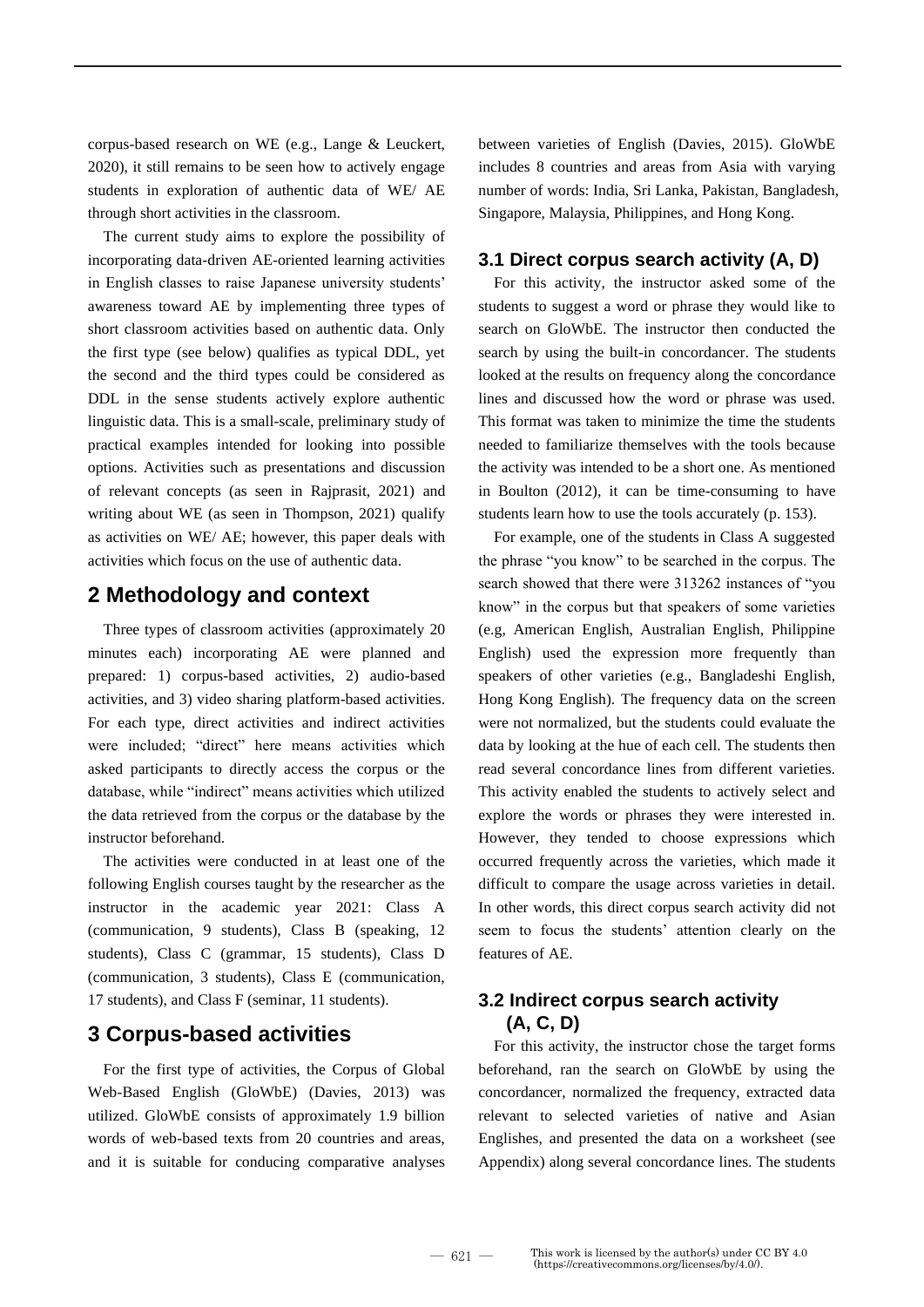were asked to follow the questions in pairs or in groups to analyze and explore the forms and usage.

As the target forms, expressions commonly observed across Englishes (e.g., "I mean") as well as expressions characteristic to AE (e.g., "lah" in Singapore English and Malaysian English) were selected. The first type was to have the students pay attention to the differences in the frequency of occurrence of common expressions across the varieties. On the other hand, the second type was to have them notice that there were characteristic features in AE and to encourage them to inductively explore their usage based on the concordance lines. There was more control to this activity compared to the direct corpus search activity, and as such, it seemed to be more effective in focusing the students' attention on AE within a short period of time.

### **4 Audio-based activities**

For the second type of activities, audio files from the International Dialects of English Archive (IDEA) (Meier & Meier, n.d.) were utilized. The archive includes audio files of English speakers across the world including Asia; each speakers reads *Comma Gets A Cure* aloud and also provides a short unscripted monologue about themselves. It was developed as a resource for performers to learn English accents, but now it is used for various purposes including academic research (Persley, 2013, p. 63). IDEA has also been used in English classrooms (e.g., McMahon, 2021).

#### **4.1 Identifying features activity (A, D)**

For this activity, the students used their device to directly access IDEA in pairs or in groups. They first chose a country from Asia available on IDEA with their partner(s) and selected two or three audio files. Next, they listened to the audio files multiple times, focusing primarily on the unscripted monologue part. They were allowed to look at the script after they listened to the audio file once. They then followed the instructions on the worksheet (see Appendix) and tried to identify characteristic features of pronunciation, grammar, and expressions. After spending approximately 15 minutes, the students reported their findings to the class.

For example, a pair from Class A chose to explore Korean English. They initially struggled to express their findings in words but eventually succeed in identifying the replacement of [z] with [s] in the speech of one of the Korean English speakers. Another pair focused on speakers of Philippine English and wrote that the rhythm (or intonation) was different from English speakers they were familiar with. An intriguing comment was made when we listened to audio files from different countries as a class; one of the students remarked, "zenzen chigau! (it's so different!)", indicating that the student noticed how accents of AE may dramatically differ. Overall, this activity turned out to be beneficial for having students focus on pronunciation and intonation of AE through listening to authentic yet somewhat controlled audio data of their choice. However, it was difficult for them to identify grammatical features or characteristic expressions in a short period of time, indicating that corpus-based activities (typical DDL) as above are more suitable for exploration of such features.

### **4.2 Listening comprehension activity (B, C)**

For this activity, the instructor selected audio files of AE speakers from IDEA and prepared listening comprehension questions beforehand. The students did not directly explore IDEA, and in that sense, the students utilized the database indirectly. They did not have access to the script and had to solely rely on listening to answer the comprehension questions. As this activity was meant to be a short one intended to draw the students' attention toward differences in accents, only two, easy questions were prepared for each audio file. The questions were given orally; for example, "Where did the speaker learn English?" and "What is the speaker's favorite food?" The students listened to the audio files and then confirmed their answers with their classmates sitting around them. The instructor then asked the students to discuss if they had any trouble understanding the speakers, and if so, what the contributing factors were and how they could become more familiar with different varieties of AE. The students were encouraged to access other audio files outside of the class. This activity was flexible in terms of length and content.

### **5. Video-based activities**

For the third type of activities, that is, video sharing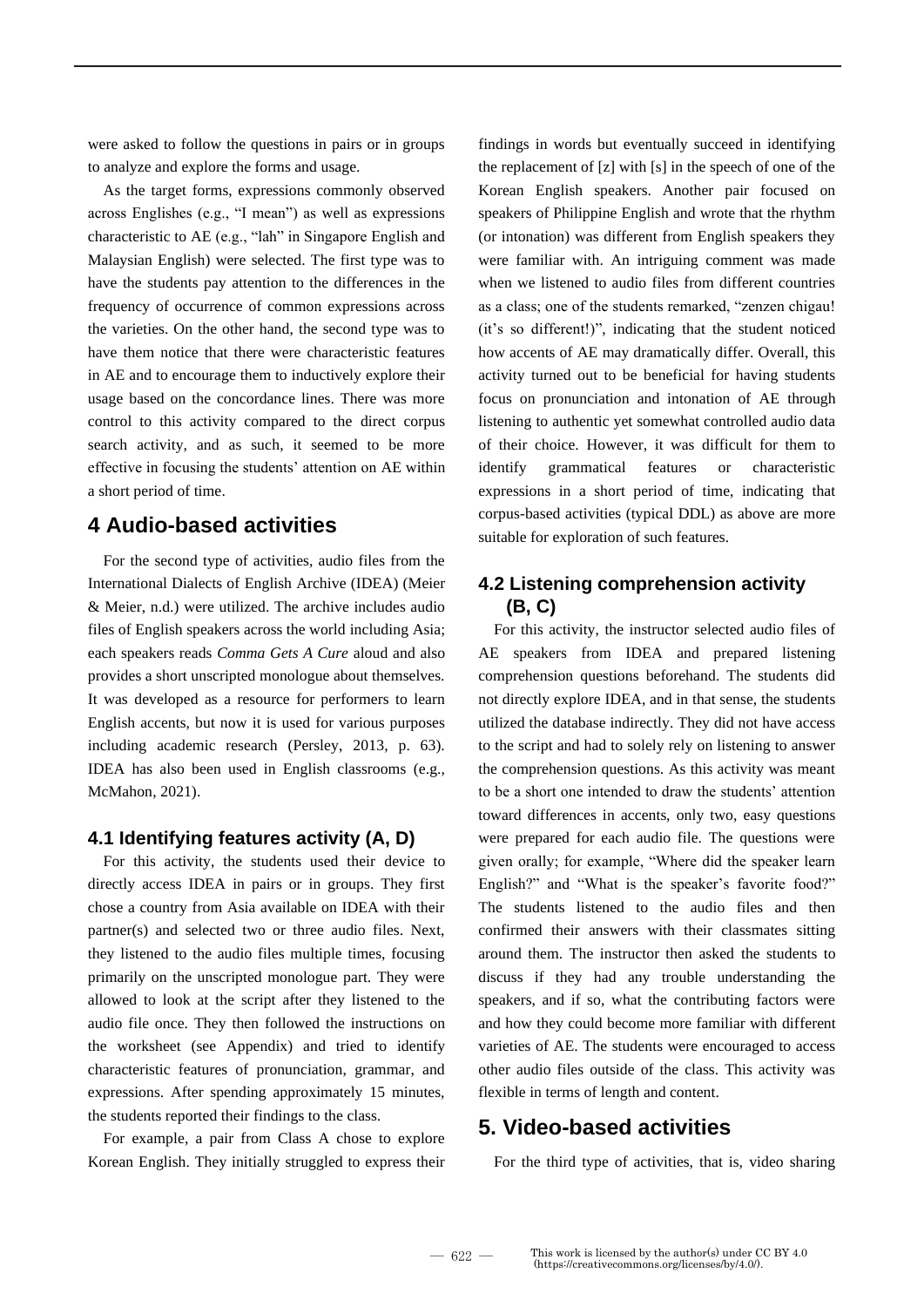platform-based activities, YouTube was utilized (https://www.youtube.com/) because of its popularity and the variety of videos available on the platform.

#### **5.1 Finding videos activity (F)**

For this activity, the instructor asked the students to find videos in English produced by YouTubers from any country in Asia in pairs. Instead of randomly searching on YouTube, the students first tried to identify popular YouTubers in the country of their selection. This part went successfully for most pairs as they were able to find websites introducing YouTubers from different countries. However, the activity soon encountered a major problem. Popular YouTubers tended to speak in the most widely spoken language of their country. Even when they found videos in English, it was difficult to tell if the speaker was from that country or an expatriate from another country. YouTube also tended to suggest Japanese videos even when they typed search words in English. This means that this "direct" search activity did not work well for exploration of AE.

#### **5.2 Watching videos activity (B, E)**

For this activity, the instructor compiled a playlist consisting of English videos produced by YouTubers from different countries in Asia (Singapore, Korea, Philippines, India, Malaysia). The videos were on food, fashion, and lifestyle. There were videos on AE on YouTube, but such videos were not included in the playlist because they somewhat went against the purpose of inductive learning. The playlist was shared with the students in Classes B and E along with the note to encourage them to pay attention to differences in English. The two classes were chosen for this activity because the students were making a YouTube-style video for their final project. As this was partly conducted as an optional assignment outside of the class this time, it was difficult to confirm the extent the students noticed features of AE. However, unlike the "direct" activity, this "indirect" activity enabled the students to access authentic English videos from Asia produced for entertainment purposes.

#### **6. Discussion**

This study explored three types of "data-driven," short classroom activities which aimed to raise students'

awareness toward AE. The results of the implementation of "direct" and "indirect" activities in English classrooms showed that exposure to authentic data of AE can potentially facilitate Japanese university students' awareness toward the diversity of English in Asia even when it is not possible to spare a significant portion of the class time to this type of activities. However, from the perspective of the instructor, the students were more responsive to indirect activities than to direct activities; perhaps, the latter type of activities would have required more explanation. This indicated that for short classroom activities, it is necessary for the instructor to organize the data beforehand to a certain degree without decreasing their authenticity so that students would be able to access and handle the data efficiently within the allocated time.

Among the six activities explored in this preliminary study, the indirect corpus search activity (3.2) and the listening comprehension activity (4.2) seemed to actively engage the students in a way that their attention was directed to the features of AE inside the classroom in a relatively short period of time of around 20 minutes. Although it was essential to encourage the students to discover the features of AE by themselves, it was also necessary for the instructor to emphasize the purpose of the activities clearly so that the students would not consider "differences" as "learner mistakes." This study was a preliminary study with the primary aim of exploring possible options, and as such, only informal feedback was collected from the students. Informal comments from the students indicated that they were able to notice that there were differences in AE.

#### **7. Conclusion**

This preliminary exploration of activities has shown that short and concise activities based on authentic data of AE, especially "indirect" data-driven activities, can be incorporated into English classes to have university students become aware of different varieties of English. This study was limited in that structured and quantitative analysis of the effects of the activities was not conducted. It would be more ideal to implement longer data-driven activities; however, within the restriction of time and requirement of syllabi, concise in-class activities are likely to become the first step in raising university students' awareness toward Asian Englishes.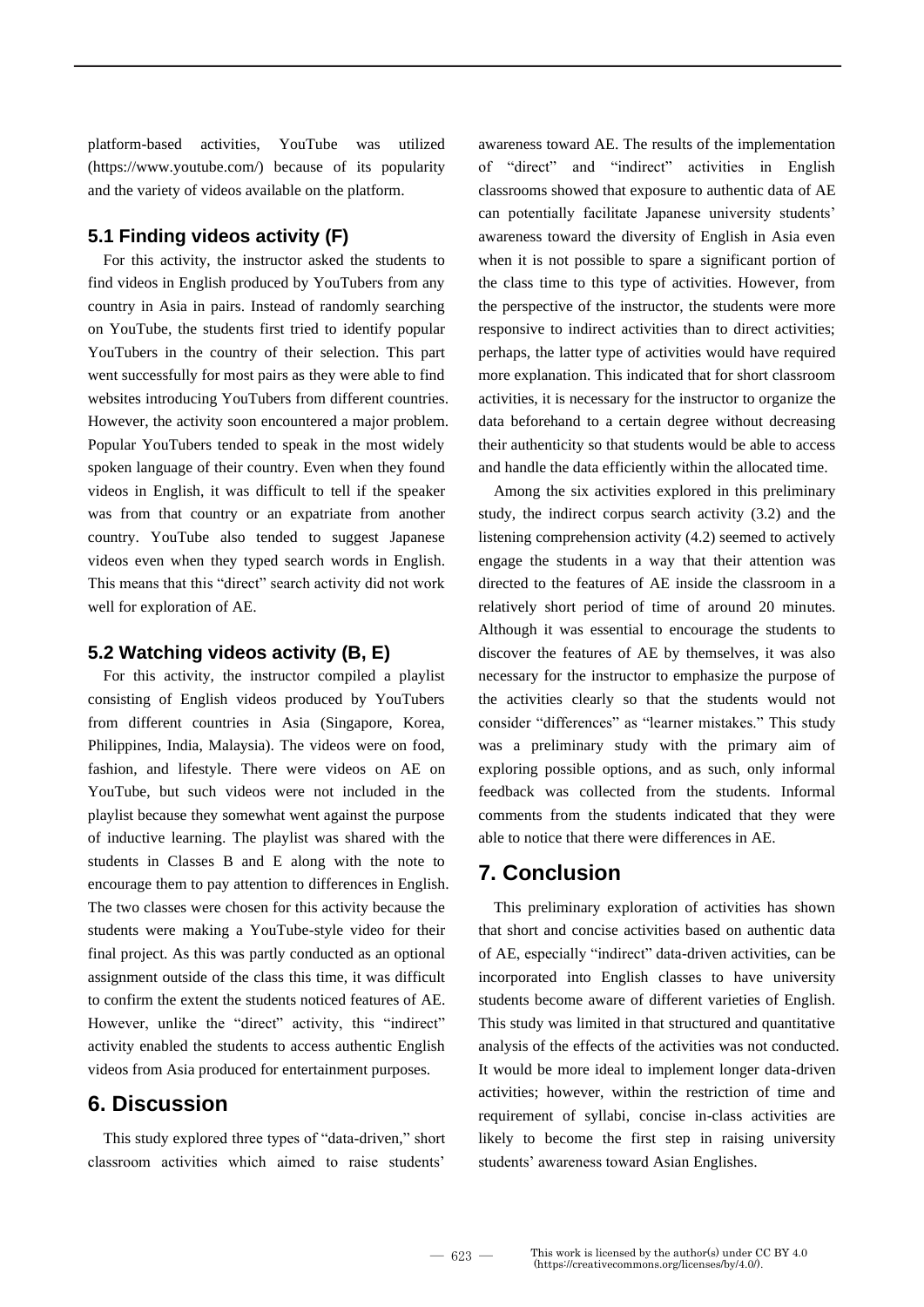### **References**

Ackerley, K. (2017). Effects of corpus-based instruction on phraseology in learner English. *Language Learning & Technology, 21*(3), 195-216.

http://hdl.handle.net/10125/44627

- Bardovi-Harlig, K., Mossman, S., & Su, Y. (2017). The effect of corpus-based instruction on pragmatic routines. *Language Learning & Technology, 21*(3), 76-103. http://hdl.handle.net/10125/44622
- Boulton, A. (2012). Hands-on / hands-off: Alternative approaches to data-driven learning. In J. Thomas & A. Boulton (Eds.), *Input, process and product: Developments in teaching and language corpora* (pp. 152-168). Masaryk University Press.
- Boulton, A. (2015). Applying data-driven learning to the web. In A. Leńko-Szymańska & A. Boulton (Eds.), *Multiple affordances of language corpora for data-driven learning* (pp. 267-295). John Benjamins.
- Chambers, A. (2010). What is data-driven learning? In A. O'Keeffee & M. McCarthy (Eds.), *The Routledge handbook of corpus linguistics* (pp. 345-358). Routledge.
- Davies, M. (2013) *Corpus of Global Web-Based English*. https://www.english-corpora.org/glowbe/.
- Davies, M. (2015). Introducing the 1.9 billion word Global Web-Based English Corpus (GloWbE). *21st Century Text, 5*.

https://21centurytext.wordpress.com/introducing-the-1 -9-billion-word-global-web-based-english-corpus-glo wbe/

- Flowerdew, L. (2015). Data-driven learning and language learning theories: Whither the twain will meet. In A. Leńko-Szymańska & A. Boulton (Eds.), *Multiple affordances of language corpora for data-driven learning* (pp. 15-36). John Benjamins.
- Galloway, N., & Rose, H. (2015). *Introducing global Englishes*. Routledge.
- Jenkins, J. (2015). *Global Englishes* (3rd ed.). Routledge.
- Kachru, B. (1985). Standards, codification and sociolinguistic realism: The English language in the outer circle. In R. Quirk & H. G. Widdowson (Eds.), *English in the world: Teaching and learning the language and literatures* (pp. 11–30). Cambridge

University Press.

- Kirkpatrick, A. (2007). *World Englishes*. Cambridge University Press.
- Lange, C., & Leuckert, S. (2020). *Corpus linguistics for World Englishes: A guide for research* . Routledge.
- Mauranen, A. (2018). Conceptualising ELF. In J. Jenkins, W. Baker, & M. Dewey (Eds.), *The Routledge handbook of English as a lingua franca* (pp. 7-24). Routledge.
- McMahon, A. (2021). Creating and teaching a global Englishes-themed EFL course. *APU Journal of Language Research, 6*, 133-145.

https://doi.org/10.34409/apujlr.6.0\_141

- Mizumoto, A., & Chujo, K. (2015). A meta-analysis of data-driven learning approach in the Japanese EFL classroom. *English Corpus Studies, 22*, 1-18. http://hdl.handle.net/10112/13009
- Persley, N. H. (2013). An innovative IDEA: a review of the International Dialects of English Archive. *English Today, 29(3)*, 63-64.

https://doi.org/10.1017/S0266078413000229

- Rajprasit, K. (2021). 'Do as WE do': Teaching World Englishes in a general English course to Thai students. *RELC Journal*. Advanced online publication. https://doi.org/10.1177/00336882211011276
- Seargeant, P. (2009). *The idea of English in Japan: Ideology and the evolution of a global language*. Bristol: Multilingual Matters.
- Thompson, V. E. (2021). Integrating Global Englishes into literature and writing units: Advice for secondary teachers. In M. D. Devereaux & C. C. Palmer, *Teaching English language variation in the global classroom* (pp. 82-91). Routledge.

Meier, P., & Meier, C. (n.d.). *International Dialects of English Archive*. https://www.dialectsarchive.com/